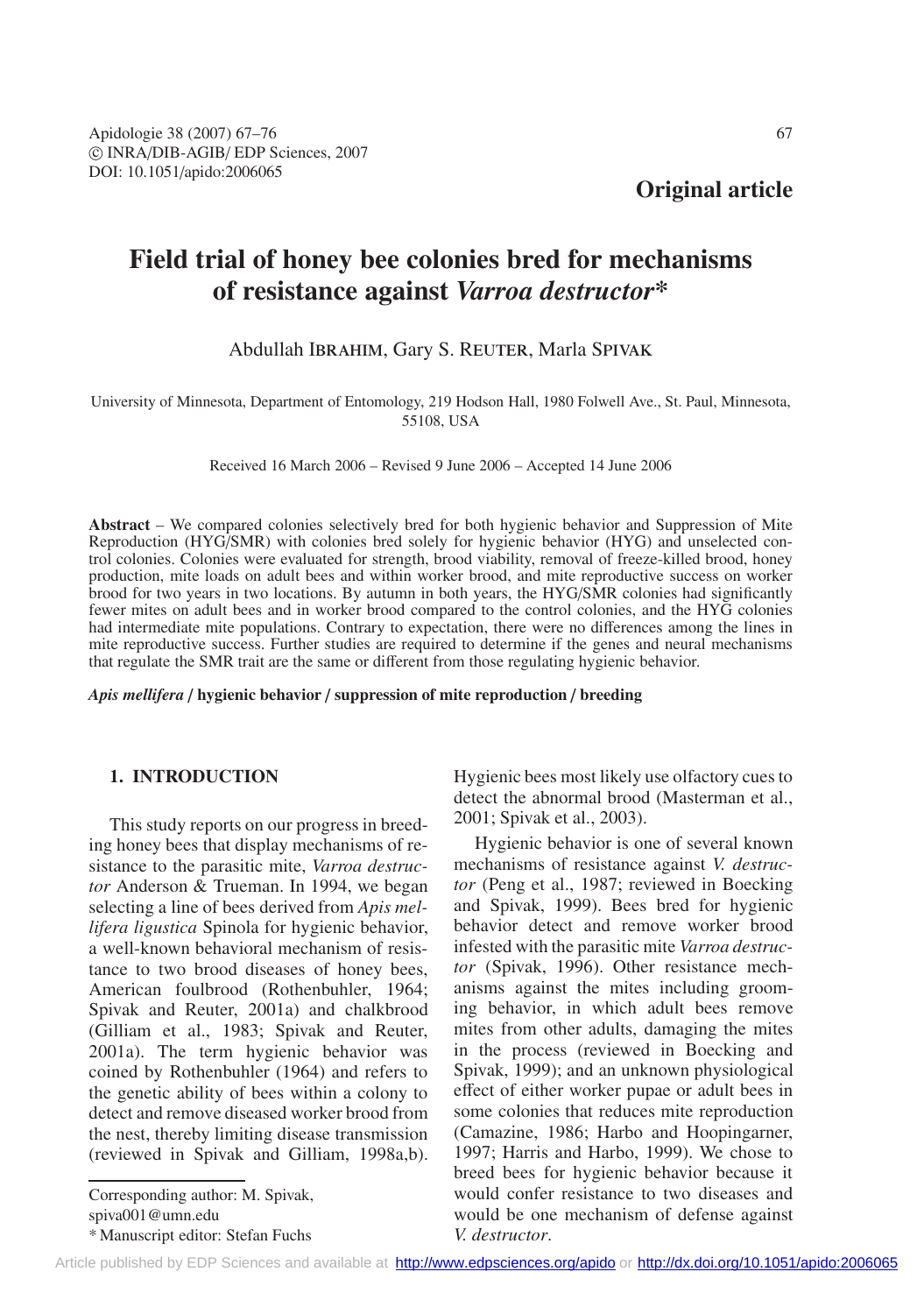We have been working in collaboration with beekeepers to propagate and test our "Minnesota (MN) Hygienic" line. In our previous studies, we have shown that this line is highly resistant to American foulbrood and chalkbrood (Spivak and Reuter, 2001a). In two studies, this hygienic line had significantly lower mite loads compared to unselected colonies (Spivak and Reuter, 1998a, 2001b); however, to date MN Hygienic colonies are not able to maintain mite loads below a treatment threshold and eventually require some sort of control measure to prevent colony collapse.

In the US in 1997, a new line of bees was bred for the heritable trait, "Suppression of Mite Reproduction" or SMR (Harbo and Hoopingarner, 1997). In colonies of bees bred for SMR, the mites entered worker brood cells to feed and reproduce but mite population growth decreased over time apparently because of the low reproductive success of the mites (Harbo and Harris, 1999). The SMR line showed promise as stock with a good resistance mechanism against *V. destructor*. However, many SMR colonies suffered from poor brood viability and low honey production (M.S., personal observations), and our collaborating beekeepers were unwilling to test the pure SMR line in their colonies.

The goal of this research was to test genetic crosses between the SMR and the MN Hygienic line in apiaries of commercial beekeepers with the aim of maintaining the disease resistance, good brood viability, and high honey production of the hygienic line while increasing the degree of resistance to *V. destructor* through the incorporation of the SMR trait. At the time we initiated the crosses between the lines, the mechanism for the low reproductive success of mites within SMR colonies was not understood. Subsequent studies revealed that in fact SMR colonies selectively remove worker pupae infested with reproductively successful mites (Harbo and Harris, 2005; Ibrahim and Spivak, 2006). This selective removal behavior is a type of hygienic behavior, but this finding was not known to us when we began this study.

We evaluated colonies derived from crosses between the Hygienic and SMR lines (hereafter called HYG/SMR colonies), pure HYG colonies and unselected control colonies, in commercial apiaries in Minnesota and North Dakota. We measured the colonies for colony strength, brood viability, hygienic behavior, honey production, and mite loads on adult bees and within worker brood, and mite reproductive success on worker brood. Although the breeding program and our evaluations in commercial apiaries are ongoing, we report here on the evaluations from 2003 and 2004.

## **2. METHODS**

#### **2.1. Original breeding stock**

The MN Hygienic line was derived from a composite of Italian-derived (*A. mellifera ligustica*) colonies that are available commercially in the US. Each year, only the colonies that displayed high honey production, good winter survivorship, gentle temperament, and hygienic behavior (based on a freeze-killed brood assay, see below) were propagated as breeding stock through instrumental insemination. The SMR line was derived from an unknown composite of colonies in the US, mainly from Louisiana, and the breeding stock was also propagated through instrumental insemination.

In 2001 and 2002, we made two crosses between the HYG and SMR lines at the University of Minnesota. In 2001, queens from the HYG line were inseminated with 8 µL semen from drones from the SMR line to produce 50:50 hybrid progeny colonies. In 2002, queens reared from the hybrid colonies were inseminated with semen from SMR drones to produce worker progeny that were, on average, 75% SMR:25% HYG.

## **2.2. HYG**/**SMR test crosses**

To obtain test crosses for the present study, we gave five queens from the 75% SMR:25% HYG cross to two commercial beekeepers, one from Minnesota (MN) and one from North Dakota (ND) who transport their migratory beekeeping operations to the pine forests in southeastern Texas every year from November to May. In March 2003 in Texas, the beekeepers raised queens from the 75% SMR:25% HYG queens and let the queens mate naturally with drones in the surrounding area. We assumed the drones originated from the HYG line because these beekeepers have been raising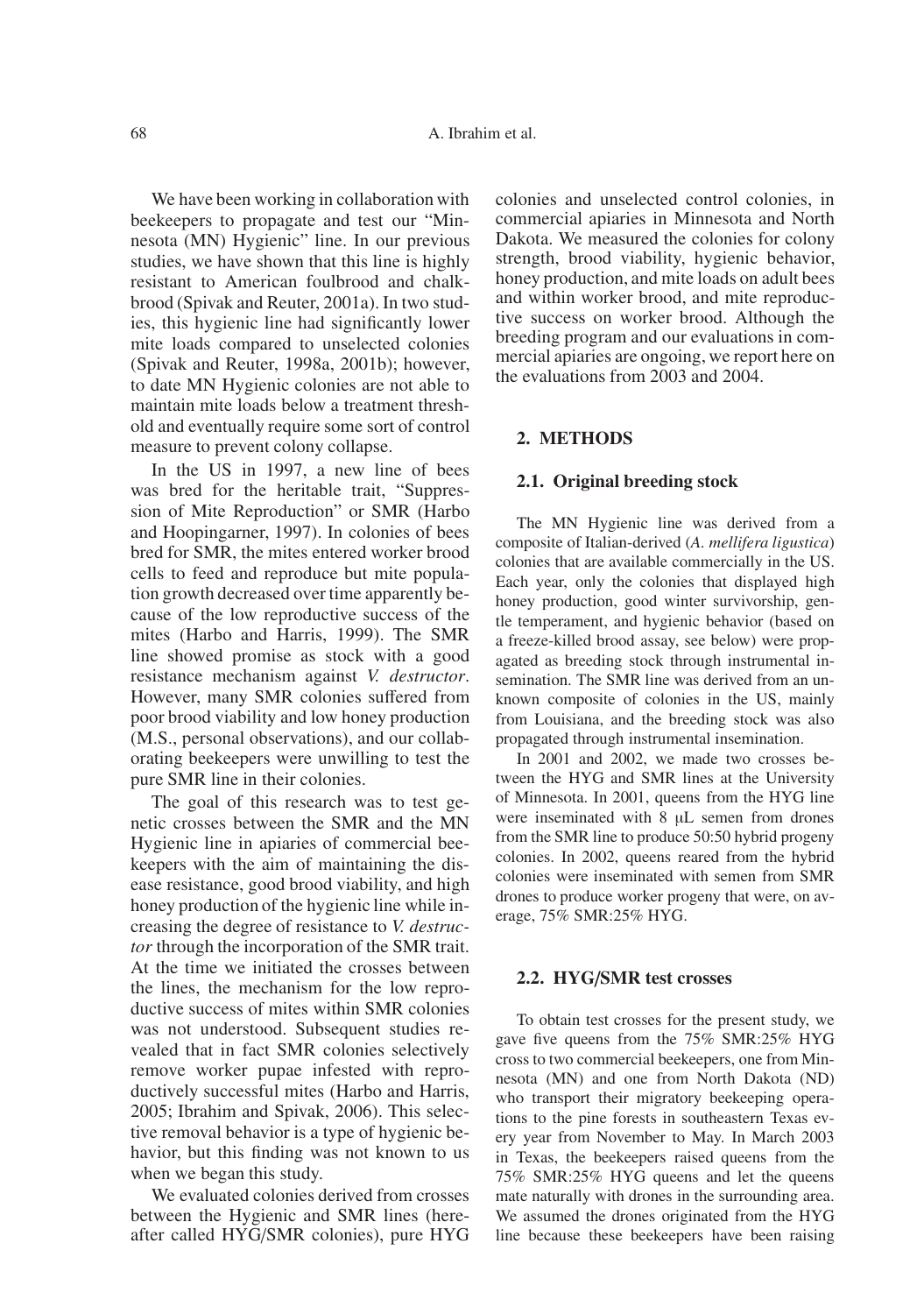daughter queens annually from that line since 1997. Therefore, the queens' worker progeny would be, on average, approximately 63% HYG and 37% SMR. In March 2004, queens were reared from three of the 63% HYG and 37% SMR colonies and were mated naturally in southeastern Texas, again with drones from the HYG line so that the worker progeny would be approximately 82% HYG:18 %SMR. The colonies containing these HYG/SMR queens were evaluated in summers of 2003 and 2004 in MN and ND after the beekeepers transported them back to their apiaries these northern states.

## **2.3. HYG and control lines**

In 2003 and 2004, we compared the HYG/SMR colonies to two lines: our MN Hygienic line (not crossed with SMR; hereafter called HYG) and with an unselected line of Italian-derived bees that had not been selected for hygienic or SMR traits, hereafter called Control. For the HYG colonies, in 2003 and again in 2004, we gave the two beekeepers queens from the MN Hygienic line that were reared and instrumentally inseminated at the University of Minnesota. Daughters of these queens were allowed to mate naturally with drones in the same beekeepers' apiaries in TX each year. For the Control colonies, naturally mated queens were purchased each year from a different beekeeper in eastern Texas, located about 40 km away from our two collaborators.

#### **2.4. Experimental design**

All colonies used in this experiment were initiated from "divides" made from the same stock of parent colonies each year in Texas, and queens from the three lines were introduced into the divides. In this way, initial mite levels were randomized among colonies. All of the colonies owned by the beekeeper from MN had been treated for mites in the fall of 2002 with coumaphos (CheckMite $+\infty$ ) and the test colonies were not treated again until our evaluations were terminated in September 2003. The beekeeper from ND did not treat his colonies for mites in the fall of 2002 or spring of 2003, but used Check Mite+ in the test colonies after our evaluations in September 2003 and did not treat any of his colonies again until after the experiment was terminated in fall of 2004.

The naturally mated queens from the HYG/SMR, HYG and Control lines were marked to

indicate their line. In MN 2003, the colonies were situated in four apiaries with 6–8 colonies per line. In ND 2003, the colonies were situated in three apiaries, with 8 colonies per line. In 2004, colonies were first located in one large apiary in ND until mid-June after which they were distributed among 3 apiaries, each with 10–14 colonies per line. In 2003, each colony was maintained in two standard "deep" Langstroth brood boxes, with 9 frames in the top box, and 8 frames and a frame feeder in the bottom box. In 2004, the colonies were maintained in one deep brood box. In all cases, honey supers were added above a queen excluder by the beekeepers as needed.

#### **2.5. Colony evaluation criteria**

In late May and early June 2003 in MN and ND, and in June 2004 in ND, colonies with marked queens were evaluated for colony strength (frames of bees and brood), worker brood viability, hygienic behavior, and the number of mites on adult bees. In September, the colonies that still contained marked queens (i.e., those that did not supersede or replace the queens) were evaluated for honey production, number of mites on adult bees, percentage of mites in worker brood, and mite reproductive success.

*Combs of bees and brood*. Adult worker bee population was visually determined by estimating the number of combs covered by bees in each brood box. The number of combs containing worker brood was calculated by visually estimating the proportion of each side of the frame that contained worker brood.

*Brood pattern.* In September 2003, brood patterns were measured in each colony by counting, on three different combs, the number of empty cells within a 100 cell area containing sealed worker brood within 1–2 days of emergence. The average number of empty cells in the three 100-cell areas was calculated per colony.

*Hygienic behavior*. This assay provides an indirect measure of the ability of the colony to uncap and remove diseased and mite-infested brood. All colonies were tested for hygienic behavior by freezing a circular section of sealed worker brood containing 160 cells within the comb using liquid nitrogen (method described by Spivak and Reuter, 1998b). After 24 hours, the number of dead pupae that were in the process of being removed (were uncapped and/or partially removed), and the number completely removed from the cells were recorded. In our selection criteria for breeding stock, only those colonies that uncap and remove > 95% of the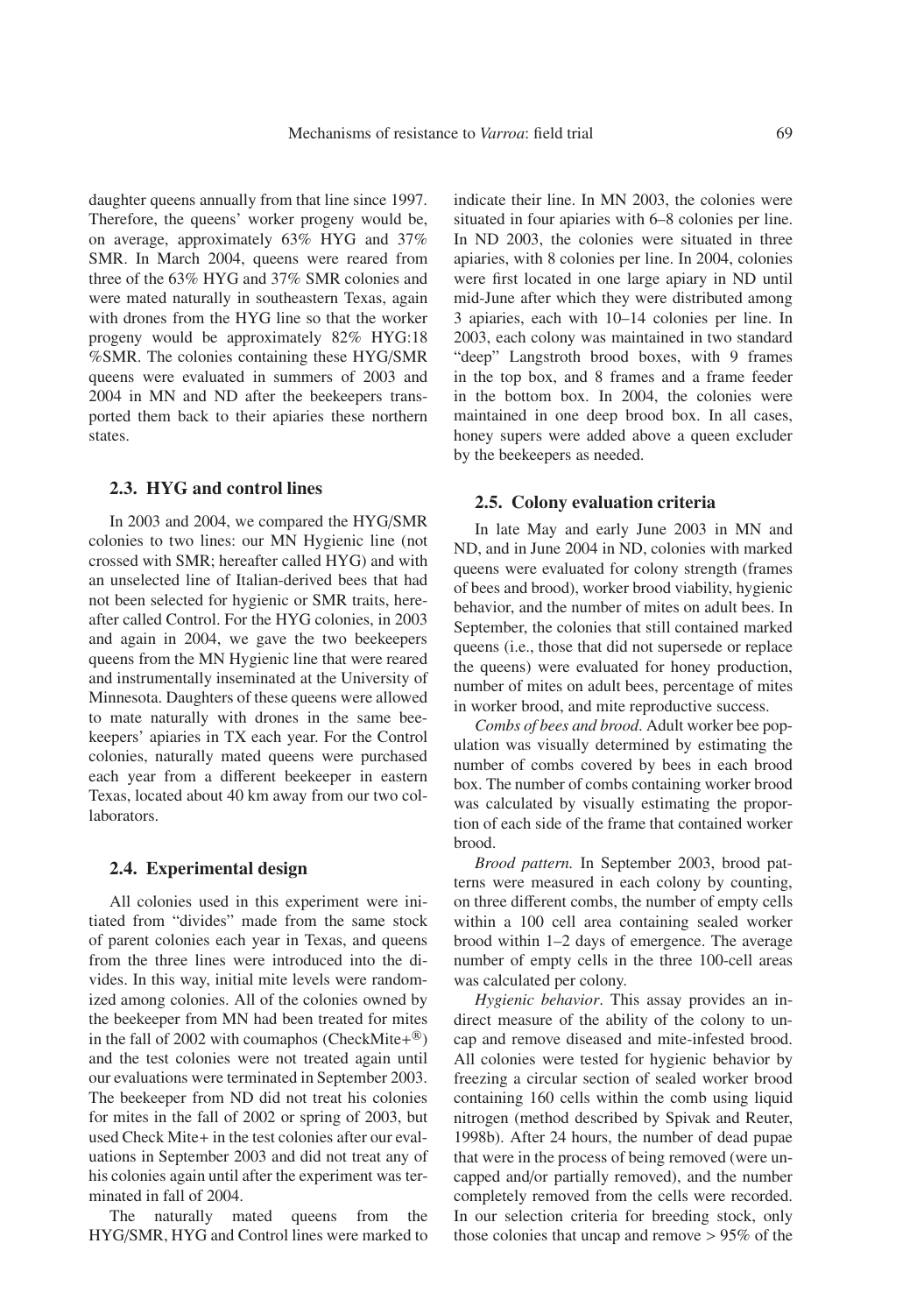freeze-killed brood within 24 hours are considered hygienic.

*Number of Mites on Adult Bees*. In June and again in September, approximately 500 adult workers were collected from a central comb containing open brood into a container containing 75% EtOH. In the lab, the mites were shaken off the bees through a strainer (following methods of De Jong et al., 1982). The number of mites per sample was counted and from the weight of bees in each sample and a known weight of 100 wet bees from the same samples, the number of mites per 100 bees was calculated.

*Percent infestation in worker brood and mite reproductive success*. A section of comb containing 150–200 pupae in the gray wing pad stage (Martin, 1994) was cut out of a comb in each colony, and frozen at  $-20$  °C to preserve the integrity of the mites and mite progeny. In the lab, each cell was inspected under a dissecting microscope and the percentage of sealed brood containing mites was calculated. In September each year, two measures of mite reproductive success were recorded. Mite fertility was calculated for each colony by dividing the number of reproductive foundresses (mites that produced at least one male offspring) by the number of pupal cells containing one foundress mite. Number of viable offspring was determined by dividing the total number of adult female daughters by the total number of pupal cells containing one foundress mite (including reproductive and non reproductive foundress). Adult daughters can be recognized by the presence of a live, adult male and the presence of a female with a shed exuvia of the final molt, or if the exuvia could not be found, by light dark brownish color of the mite's body (Martin, 1994; Corrêa-Marques et al., 2003).

*Honey production*. Honey production was measured by weighing the boxes of honey as they were removed by the beekeepers and subtracting the tare weight of the boxes from the total weight.

#### **2.6. Statistical analysis**

When the data were normally distributed, or a suitable transformation was found that would satisfy the assumptions of normality, all measures were analyzed using 2-way ANOVA, with line of bee and apiaries modeled as main effects. Posthoc comparison of means was done using a Tukey-Kramer HSD test (JMP software, SAS, 1994). Measures of percent mite fertility were analyzed using non-parametric Kruskal-Wallace tests.

# **3. RESULTS**

# **3.1. Measures of colony strength and honey production**

*Combs of bees*. In June 2003, there were no statistical differences in numbers of combs of bees between the HYG/SMR, HYG and Control colonies in both MN and ND (Tab. I). In June 2004, the Control colonies had significantly more combs of bees compared to the HYG/SMR and HYG colonies.

*Combs of worker brood*. The HYG/SMR colonies had significantly fewer combs of worker brood compared to both the HYG and Control colonies in June of both years (Tab. I). There was a significant interaction between line and apiary in MN in 2003, when the HYG and Control colonies had less brood in one apiary compared to the other two apiaries.

*Brood pattern.* In September 2003, there were no significant differences in brood patterns among the lines in either state (Tab. I). The percentage of empty cells on combs containing late stage, sealed worker pupae was not measured in ND in 2004.

*Honey production.* In MN, the HYG/SMR colonies produced significantly less honey compared to the Control colonies, but this difference was not found in ND in 2003. There were significant apiary effects in 2003 in which all colonies within particular apiaries produced significantly more or less honey compared to colonies in other apiaries, irrespective of their line. There were no significant differences among the lines in honey production in 2004. However, honey production was low overall in ND in 2004 due to unusual weather conditions.

# **3.2. Measures of hygienic behavior and mite levels**

*Hygienic behavior.* In both states and both years, the HYG/SMR and HYG colonies removed significantly more freeze-killed brood within 24 hours compared to the Control colonies (Tab. II). More specifically, 27 of 42 (64%) of the HYG/SMR colonies tested in 2003 and 32 of 34 (94%) tested in 2004 removed >95% of the freeze-killed brood within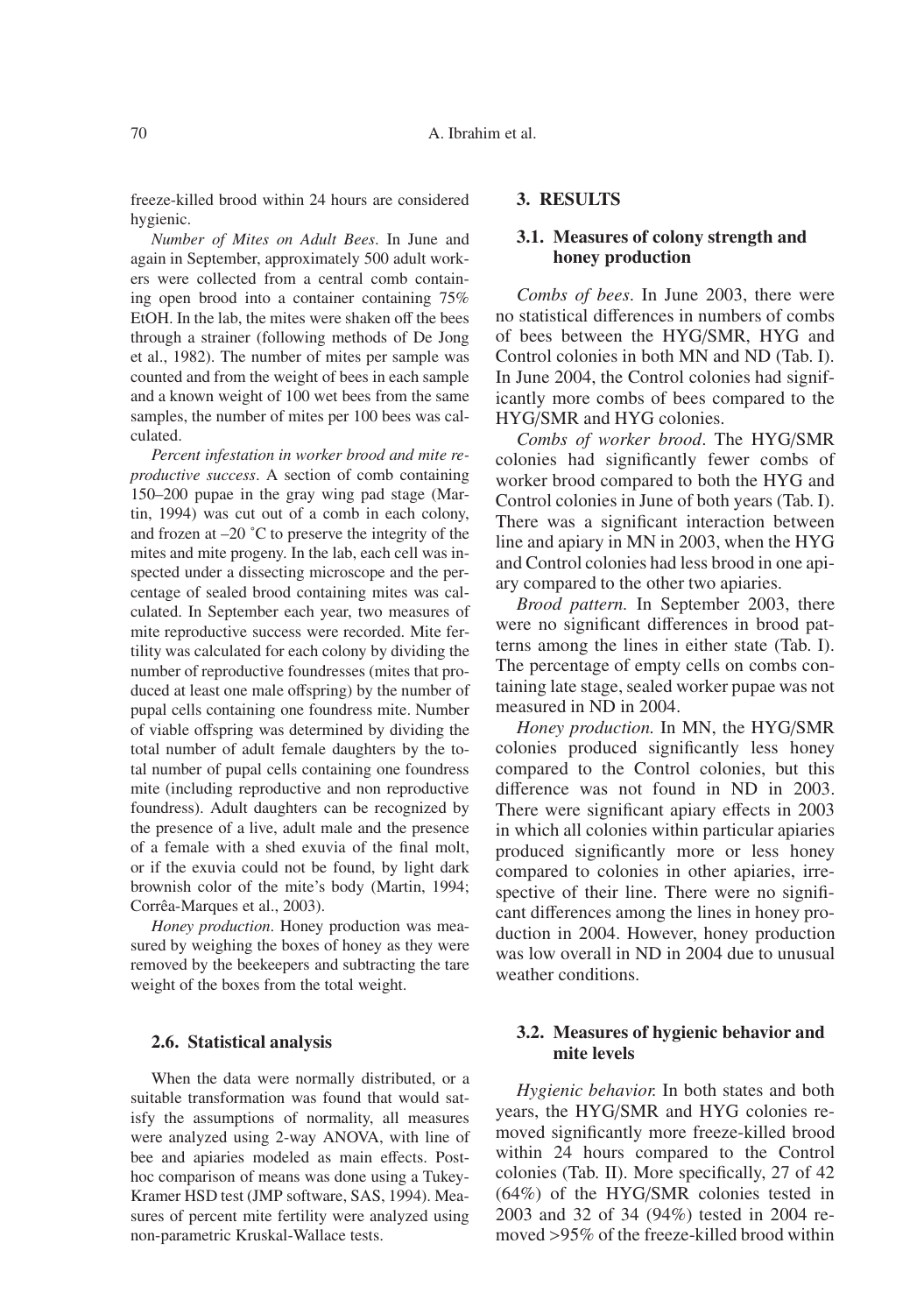**Table I.** Measurements of colony strength (frames bees, worker brood, and brood pattern) and honey production for the HYG/SMR, HYG and Control colonies in apiaries in Minnesota (MN) and North Dakota (ND) in 2003 and in ND in 2004. Means for each measure among the three lines of bees, within a state and year, followed by different letters are significantly different at *P* < 0.05 based on Tukey-Kramer HDS tests.

| Colony<br>measure                                      | State<br>Year      | Line of bees                            | mean $\pm$ s.d. (n)                                                |                        |                              | <b>Statistics</b>                                                                                                   |
|--------------------------------------------------------|--------------------|-----------------------------------------|--------------------------------------------------------------------|------------------------|------------------------------|---------------------------------------------------------------------------------------------------------------------|
| Combs of<br>bees<br>(June)                             | <b>MN</b><br>2003  | HYG/SMR<br>${\rm HYG}$<br>Control       | $14.5 \pm 1.6$ (23)<br>$15.5 \pm 1.3$ (20)<br>$15.5 \pm 1.6$ (29)  | a<br>a<br>a            | Line:<br>Apiary:<br>$L^*A$ : | $F = 2.91$ ; df = 2,60; $P = 0.062$<br>$F = 0.27$ ; df = 3,60; $P = 0.845$<br>$F = 2.06$ ; df = 6,60; $P = 0.071$   |
|                                                        | ND<br>2003         | <b>HYG/SMR</b><br><b>HYG</b><br>Control | $12.2 \pm 2.2$ (19)<br>$13.3 \pm 3.2$ (21)<br>$13.0 \pm 2.0$ (22)  | a<br>a<br>a            | Line:<br>Apiary:<br>$L^*A$ : | $F = 1.48$ ; df = 2,53; $P = 0.234$<br>$F = 6.97$ ; df = 2,53; $P = 0.002$<br>$F = 2.40$ ; df = 4,53; $P = 0.061$   |
|                                                        | ND<br>2004         | <b>HYG/SMR</b><br><b>HYG</b><br>Control | $6.1 \pm 2.0$ (34)<br>$6.2 \pm 1.8$ (32)<br>$7.5 \pm 1.5$ (44)     | a<br>$\rm{a}$<br>b     | Line:                        | $F = 8.24$ ; df = 2,107; $P = 0.0005$<br>(colonies located in one apiary in June)                                   |
| Combs of<br>worker<br>brood<br>(June)                  | MN<br>2003         | HYG/SMR<br><b>HYG</b><br>Control        | $5.7 \pm 1.5(23)$<br>$6.9 \pm 1.5$ (20)<br>$7.1 \pm 2.4$ (28)      | a<br>b<br>b            | Line:<br>Apiary:<br>$L^*A$ : | $F = 3.31$ ; df = 2,59; $P = 0.043$<br>$F = 0.64$ ; df = 3,59; $P = 0.590$<br>$F = 2.56$ ; df = 3,59; $P = 0.029$   |
|                                                        | ND<br>2003         | HYG/SMR<br><b>HYG</b><br>Control        | $6.1 \pm 0.6$ (19)<br>$7.5 \pm 1.4(21)$<br>$7.8 \pm 0.8$ (22)      | a<br>b<br>b            | Line:<br>Apiary:<br>$L^*A$ : | $F = 16.97$ ; df = 2,53; $P < 0.0001$<br>$F = 4.24$ ; df = 2.53; $P = 0.020$<br>$F = 1.63$ ; df = 4,53; $P = 0.181$ |
|                                                        | ${\rm ND}$<br>2004 | HYG/SMR<br><b>HYG</b><br>Control        | $1.8 \pm 0.7$ (34)<br>$2.6 \pm 0.8$ (32)<br>$2.6 \pm 1.1$ (44)     | a<br>b<br>b            | Line:                        | $F = 7.86$ ; df = 2,107; $P = 0.0007$<br>(colonies located in one apiary in June)                                   |
| <b>Brood</b><br>Pattern<br>% empty<br>cells<br>(Sept.) | <b>MN</b><br>2003  | <b>HYG/SMR</b><br><b>HYG</b><br>Control | $12.4 \pm 5.3$ (22)<br>$12.0 \pm 7.0$ (17)<br>$14.3 \pm 7.1$ (20)  | a<br>a<br>a            | Line:<br>Apiary:<br>$L^*A$ : | $F = 0.50$ ; df = 2,52; $P = 0.609$<br>$F = 0.92$ ; df = 3,52; $P = 0.439$<br>$F = 0.65$ ; df = 6,52; $P = 0.691$   |
|                                                        | ND<br>2003         | HYG/SMR<br><b>HYG</b><br>Control        | $21.6 \pm 8.8$ (19)<br>$20.2 \pm 6.4$ (13)<br>$19.9 \pm 7.5$ (22)  | a<br>a<br>a            | Line:<br>Apiary:<br>$L^*A$ : | $F = 0.33$ ; df = 2,45; $P = 0.722$<br>$F = 9.43$ ; df = 2,45; $P = 0.0004$<br>$F = 0.85$ ; df = 4,45; $P = 0.498$  |
| Honey kg<br>(Sept.)                                    | <b>MN</b><br>2003  | <b>HYG/SMR</b><br><b>HYG</b><br>Control | $56.7 \pm 20.7(23)$<br>$71.6 \pm 28.0(19)$<br>$92.5 \pm 27.4(22)$  | a<br>ab<br>$\mathbf b$ | Line:<br>Apiary:<br>$L^*A$ : | $F = 11.73$ ; df = 2,52; $P < 0.001$<br>$F = 2.82$ ; df = 3,52; $P = 0.048$<br>$F = 0.76$ ; df = 6,52; $P = 0.601$  |
|                                                        | ND<br>2003         | <b>HYG/SMR</b><br><b>HYG</b><br>Control | $68.1 \pm 23.2$ (19)<br>$68.4 \pm 26.3(14)$<br>$80.9 \pm 23.7(22)$ | a<br>a<br>a            | Line:<br>Apiary:<br>$L^*A$ : | $F = 2.08$ ; df = 2,46; $P = 0.136$<br>$F = 3.66$ ; df = 2,46; $P = 0.033$<br>$F = 0.78$ ; df = 4,46; $P = 0.547$   |
|                                                        | <b>ND</b><br>2004  | <b>HYG/SMR</b><br><b>HYG</b><br>Control | $28.6 \pm 13.0(18)$<br>$17.8 \pm 8.9$ (12)<br>$31.4 \pm 18.6(23)$  | a<br>a<br>a            | Line:<br>Apiary:<br>$L^*A$ : | $F = 2.75$ ; df = 2,44; $P = 0.075$<br>$F = 0.07$ ; df = 2,44; $P = 0.928$<br>$F = 0.45$ ; df = 4,44; $P = 0.773$   |

24 h and therefore could be considered as potential breeder colonies for this trait. Among the HYG colonies tested in 2003 and 2004, 16 of 34 (47%) and 24 of 32 (75%) respectively, removed >95% within 24 h. In contrast, among the Control colonies, only 6 of 51 (12%) in 2003 and 10 of 44 (23%) in 2004 would be considered hygienic enough for breeding purposes.

*Mites on adult bees.* In June of 2003, there were no significant differences among the lines in the number of mites per 100 adult bees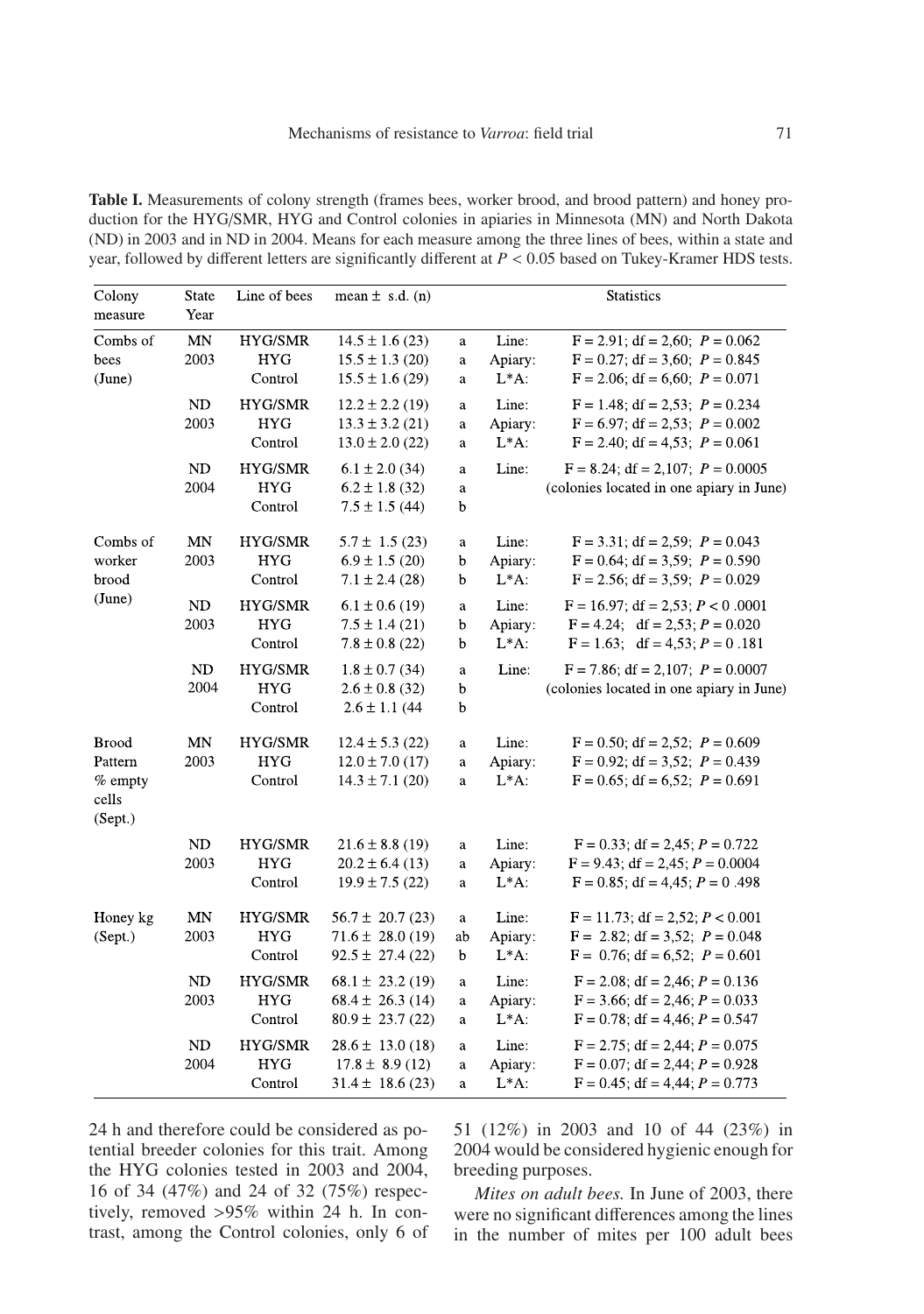Table II. Measurements of hygienic behavior, mite levels on adult bees and in worker brood, and mite reproductive success for the HYG/SMR, HYG and Control colonies in apiaries in Minnesota (MN) and North Dakota (ND) in 2003, and in ND in 2004. Means for each measure among the three lines of bees, within a state and year, followed by different letters are significantly different at *P* < 0.05 based on Tukey-Kramer HDS tests.

| Colony<br>measure                                                | <b>State</b><br>Year | Line of bees                            | mean $\pm$ s.d. (n)                                                  |                        |                              | <b>Statistics</b>                                                                                                   |
|------------------------------------------------------------------|----------------------|-----------------------------------------|----------------------------------------------------------------------|------------------------|------------------------------|---------------------------------------------------------------------------------------------------------------------|
| Hygienic Behavior<br>% removed 24 h<br>(June)                    | MN<br>2003           | <b>HYG/SMR</b><br><b>HYG</b><br>Control | $91.0 \pm 14.1(23)$<br>$86.7 \pm 13.9$ (20)<br>$67.5 \pm 20.5$ (29)  | a<br>a<br>b            | Line:<br>Apiary:<br>$L^*A$ : | $F = 15.61$ ; df = 2,60; $P < 0.0001$<br>$F = 0.08$ ; df = 3,60; $P = 0973$<br>$F = 1.30$ ; df = 6,60; $P = 0.271$  |
|                                                                  | ND<br>2003           | <b>HYG/SMR</b><br><b>HYG</b><br>Control | $91.2 \pm 9.2$ (19)<br>$94.8 \pm 5.9$ (14)<br>$72.4 \pm 15.6$ (22)   | $\rm{a}$<br>a<br>b     | Line:<br>Apiary:<br>$L^*A$ : | $F = 17.85$ ; df = 2,46; $P < 0.0001$<br>$F = 2.25$ ; df = 2,46; $P = 0.117$<br>$F = 1.37$ ; df = 4,46; $P = 0.258$ |
|                                                                  | <b>ND</b><br>2004    | <b>HYG/SMR</b><br><b>HYG</b><br>Control | $99.2 \pm 2.3$ (34)<br>$94.8 \pm 7.9$ (32)<br>$82.2 \pm 15.1$ (44)   | a<br>$\rm{a}$<br>b     | Line:                        | $F = 43.5$ ; df = 2,107; $P < 0.0001$                                                                               |
| Mites/100 adult bees<br>(June)                                   | MN<br>2003           | <b>HYG/SMR</b><br><b>HYG</b><br>Control | $0.02 \pm 0.11(22)$<br>$0.07 \pm 0.22$ (20)<br>$0.06 \pm 0.11(20)$   | $\rm{a}$<br>a<br>a     | Line:<br>Apiarv:<br>$L^*A$ : | $F = 0.49$ ; df = 2,50; $P = 0.616$<br>$F = 1.31$ ; df = 3.50; $P = 0.282$<br>$F = 1.19$ ; df = 6,50; $P = 0.326$   |
|                                                                  | <b>ND</b><br>2003    | <b>HYG/SMR</b><br><b>HYG</b><br>Control | $1.5 \pm 2.2$ (19)<br>$1.2 \pm 1.0$ (21)<br>$1.2 \pm 1.1$ (22)       | a<br>a<br>a            | Line:<br>Apiary:<br>$L^*A$ : | $F = 0.43$ ; df = 2.53; $P = 0.651$<br>$F = 0.01$ ; df = 2,53; $P = 0.990$<br>$F = 3.80$ ; df = 4,53; $P < 0.009$   |
|                                                                  | <b>ND</b><br>2004    | <b>HYG/SMR</b><br><b>HYG</b><br>Control | $0.2 \pm 0.2$ (33)<br>$0.2 \pm 0.3$ (31)<br>$0.2 \pm 0.3$ (44)       | $\rm{a}$<br>a<br>a     | Line:                        | $F = 0.12$ ; df = 2,105; $P = 0.888$                                                                                |
| Mites/100 adult bees<br>(Sept)                                   | <b>MN</b><br>2003    | <b>HYG/SMR</b><br><b>HYG</b><br>Control | $0.9 \pm 1.0$ (23)<br>$2.7 \pm 3.7$ (19)<br>$3.9 \pm 5.0$ (20)       | a<br>b<br>b            | Line:<br>Apiary:<br>$L^*A$ : | $F = 7.74$ ; df = 2.51; $P = 0.001$<br>$F = 6.02$ ; df = 3.51; $P = 0.001$<br>$F = 0.67$ ; df = 6,51; $P = 0.675$   |
|                                                                  | ND<br>2003           | <b>HYG/SMR</b><br>HYG<br>Control        | $7.8 \pm 6.3$ (19)<br>$8.3 \pm 4.6$ (14)<br>$14.4 \pm 9.4(22)$       | a<br>a<br>b            | Line:<br>Apiary:<br>$L^*A$ : | $F = 5.42$ ; df = 2.46; P = 0.008<br>$F = 0.38$ ; df = 2,46; $P = 0.689$<br>$F = 2.36$ ; df = 4,46; $P = 0.067$     |
|                                                                  | <b>ND</b><br>2004    | <b>HYG/SMR</b><br><b>HYG</b><br>Control | $0.6 \pm 0.5$ (20)<br>$2.1 \pm 2.2$ (16)<br>$2.1 \pm 2.8$ (26)       | a<br>b<br>b            | Line:<br>Apiary:<br>$L^*A$ : | $F = 6.03$ ; df = 2.53; P = 0.004<br>$F = 0.48$ ; df = 2,53; $P = 0.621$<br>$F = 1.55$ ; df = 4.53; $P = 0.202$     |
| % Mites in Brood<br>(Sept)                                       | <b>MN</b><br>2003    | <b>HYG/SMR</b><br><b>HYG</b><br>Control | $0.9 \pm 1.1(22)$<br>$2.5 \pm 2.1(16)$<br>$6.9 \pm 7.7(19)$          | a<br>$\mathbf{a}$<br>b | Line:<br>Apiary:<br>$L^*A$ : | $F = 10.6$ ; df = 2,45; $P = 0.0002$<br>$F = 4.41$ ; df = 3.45; $P = 0.008$<br>$F = 3.69$ ; df = 6,45; $P = 0.005$  |
|                                                                  | <b>ND</b><br>2003    | <b>HYG/SMR</b><br><b>HYG</b><br>Control | $24.6 \pm 17.1(18)$<br>$27.1 \pm 16.1(11)$<br>$53.9 \pm 18.7(19)$    | a<br>$\rm{a}$<br>b     | Line:<br>Apiary:<br>$L^*A$ : | $F = 14.0$ ; df = 2.39; $P < 0.0001$<br>$F = 0.28$ ; df = 2,39; $P = 0.757$<br>$F = 0.77$ ; df = 4,39; $P = 0.550$  |
|                                                                  | <b>ND</b><br>2004    | <b>HYG/SMR</b><br>HYG<br>Control        | $2.3 \pm 3.3$ (21)<br>$5.5 \pm 5.2$ (16)<br>$6.4 \pm 5.3$ (25)       | a<br>ab<br>b           | Line:<br>Apiary:<br>$L^*A$ : | $F = 4.72$ ; df = 2.53; $P = 0.013$<br>$F = 1.40$ ; df = 2.53; $P = 0.256$<br>$F = 0.76$ ; df = 4,53; $P = 0.556$   |
| Mite Fertility (% foun-<br>dress with at least one<br>offspring) | MΝ<br>2003           | <b>HYG/SMR</b><br><b>HYG</b><br>Control | $91.6 \pm 26.8$ (14)<br>$93.8 \pm 11.1$ (14)<br>$96.0 \pm 6.9$ (14)  | a<br>$\mathbf{a}$<br>a | Line:                        | Chi-sq = 1.55, df = 2, $P = 0.460$                                                                                  |
| (Sept.)                                                          | ND<br>2003           | <b>HYG/SMR</b><br><b>HYG</b><br>Control | $92.7 \pm 7.6$ (18)<br>$91.8 \pm 7.5$ (11)<br>$90.0 \pm 8.8$ (19)    | a<br>$\rm{a}$<br>a     | Line:                        | Chi-sq = 1.47, df = 2, $P = 0.479$                                                                                  |
|                                                                  | <b>ND</b><br>2004    | <b>HYG/SMR</b><br><b>HYG</b><br>Control | $96.3 \pm 8.6$ (18)<br>$97.1 \pm 10.7$ (14)<br>$97.1 \pm 7.6(23)$    | a<br>a<br>a            | Line:                        | Chi-sq = 0.97, df = 2, $P = 0615$                                                                                   |
| Number of Viable<br>female mite<br>Offspring (NVO)<br>(Sept.)    | <b>MN</b><br>2003    | <b>HYG/SMR</b><br><b>HYG</b><br>Control | $1.07 \pm 0.51$ (14)<br>$1.11 \pm 0.33$ (14)<br>$1.05 \pm 0.10$ (14) | a<br>$\rm{a}$<br>a     | Line:<br>Apiary:<br>$L^*A$   | $F = 0.05$ ; df = 2.30; $P = 0.955$<br>$F = 0.08$ ; df = 3,30; $P = 0.971$<br>$F = 0.57$ ; df = 6,30; $P = 0.752$   |
|                                                                  | ND<br>2003           | HYG/SMR<br>HYG<br>Control               | $0.94 \pm 0.37(18)$<br>$1.10 \pm 0.28$ (11)<br>$1.12 \pm 0.38$ (19)  | $\rm{a}$<br>a<br>a     | Line:<br>Apiary:<br>L*A      | $F = 0.99$ ; df = 2.39; $P = 0.382$<br>$F = 0.16$ ; df = 2,39; $P = 0.849$<br>$F = 1.13$ ; df = 4,39; $P = 0.354$   |
|                                                                  | <b>ND</b><br>2004    | <b>HYG/SMR</b><br><b>HYG</b><br>Control | $0.93 \pm 0.36$ (18)<br>$0.95 \pm 0.08$ (14)<br>$0.98 \pm 0.21$ (23) | a<br>$\rm{a}$<br>a     | Line:<br>Apiary:<br>$L^*A$   | $F = 0.30$ ; df = 2.46; $P = 0.742$<br>$F = 0.12$ ; df = 2,46; $P = 0.889$<br>$F = 0.63$ ; df = 4,46; $P = 0.647$   |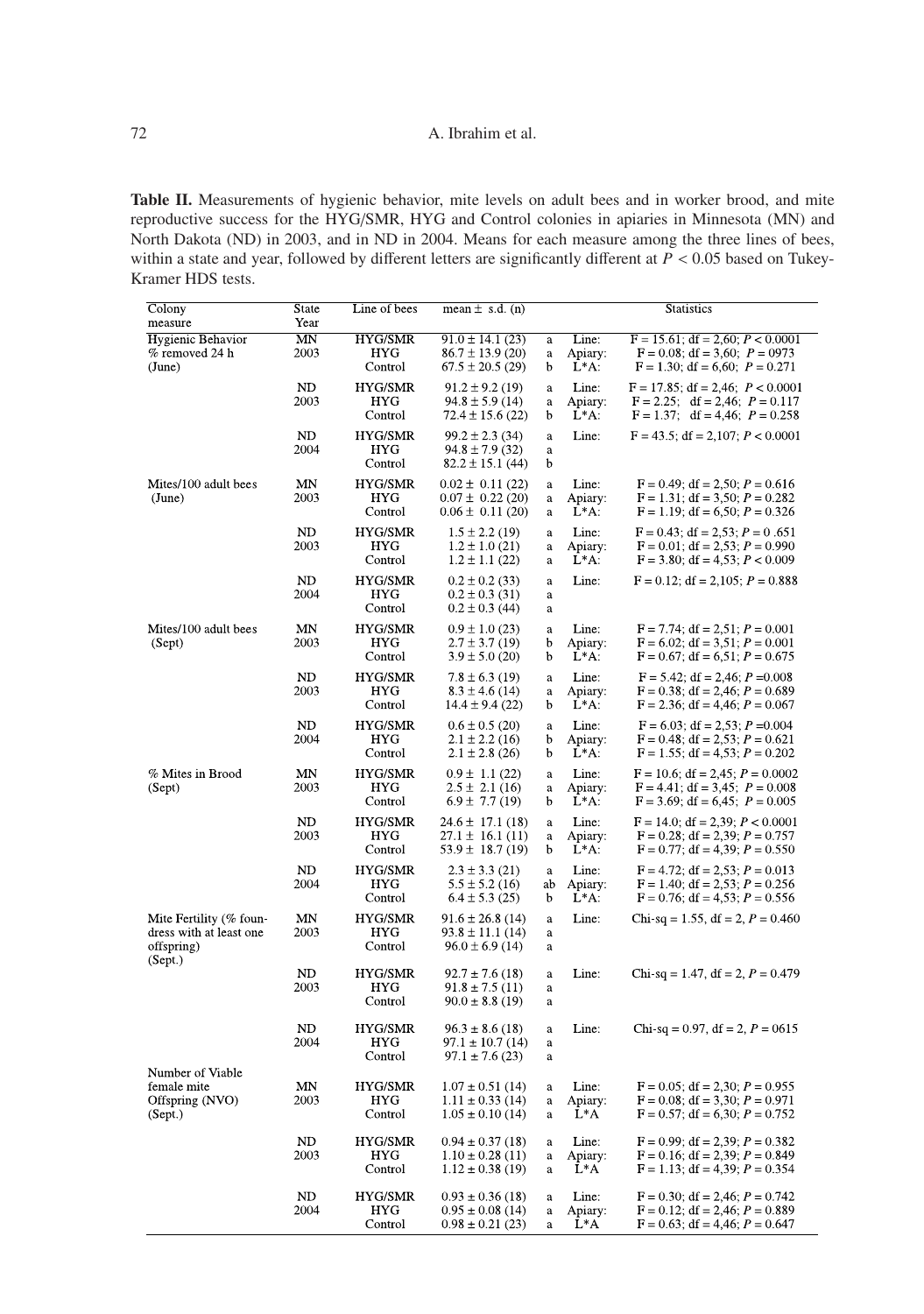in MN or ND (Tab. II). The mite levels in all colonies in MN in 2003 were very low, and most colonies did not have a detectable number of mites. In contrast, mite levels were higher in ND colonies in 2003 because that beekeeper had not treated his colonies the previous fall. By September 2003, the HYG/SMR colonies had significantly fewer mites on adult bees than the HYG and the Control colonies in MN (Tab. II). In ND in September 2003, both the HYG/SMR and HYG colonies had significantly fewer mites on adult bees compared to the Control colonies.

There were no significant differences in the number of mites per 100 adult bees among the lines in June 2004 (Tab. II). However, by September 2004, the HYG/SMR colonies had significantly fewer mites on adult bees than the other two lines, although the mite levels in all colonies were still relatively low.

*Mites in Brood.* In 2003 in both states, the HYG/SMR and HYG colonies had significantly fewer mites in worker brood compared to the Control colonies (Tab. II). In September 2004, the HYG/SMR colonies had significantly fewer mites in brood compared to the Control colonies.

*Mite reproductive success.* No significant differences were found among the lines in September 2003 and 2004 for either measure of mite reproductive success. The average percent fertility of the foundress mites and the number of viable female offspring (NVO) produced by each foundress were equivalent among the lines in both states and both years (Tab. II).

## **3.3. Relationship between hygienic behavior and mite levels**

The percentage of mites in brood and the number of mites on adult bees were plotted as a function of hygienic behavior (% removal of freeze-killed brood) for each colony in ND in the fall of 2003 (Fig. 1). Both revealed significant slopes (mites on adults:  $F = 12.64$ ; df = 1,53;  $P < 0.001$ ; mites in brood:  $F = 25.30$ ; df = 1, 42;  $P < 0.0001$ ). The R-squared value for mites in brood as a function of hygienic behavior ( $r^2 = 0.376$ ) was higher than for mites on adult bees  $(r^2 = 0.193)$ .

A. Mites in Worker Brood  $100$ 90  $y = 119.6 - 98.4 x$ 80  $r^2 = 0.376$ brood 70 60  $%$  mites in 50 40 30 20  $10$  $\mathbf 0$  $0.5$  $0.6$  $0.7$  $0.8$  $0.9$  $1.0$ **B. Mites on Adult Bees** 40 35  $y = 29.77 - 22.67 x$  $r^2 = 0.193$ 30 25 20 15  $10$ 5  $\mathbf{0}$  $0.6$  $0.5$  $0.7$  $0.8$  $0.9$  $1.0$ **Hygienic Behavior:** % removed 24 hr

**Figure 1.** The percentage of mites in brood (1a) and the number of mites per 100 adult bees (1b) plotted as linear functions of hygienic behavior for all colonies in North Dakota in September 2003 when mite levels were relatively high in all colonies.

## **4. DISCUSSION**

The main aim of this study was to determine if the incorporation of the SMR trait into the "MN Hygienic" line of bees would decrease the mite level in the HYG/SMR colonies relative to the MN Hygienic (HYG) and Control colonies, while maintaining high levels of hygienic behavior (correlated with disease resistance), good brood viability and high honey production. In September in both years and both states, the HYG/SMR colonies had significantly fewer mites on adult bees and in worker brood compared to the Control colonies. Overall, the HYG colonies had intermediate levels of mites on both adult bees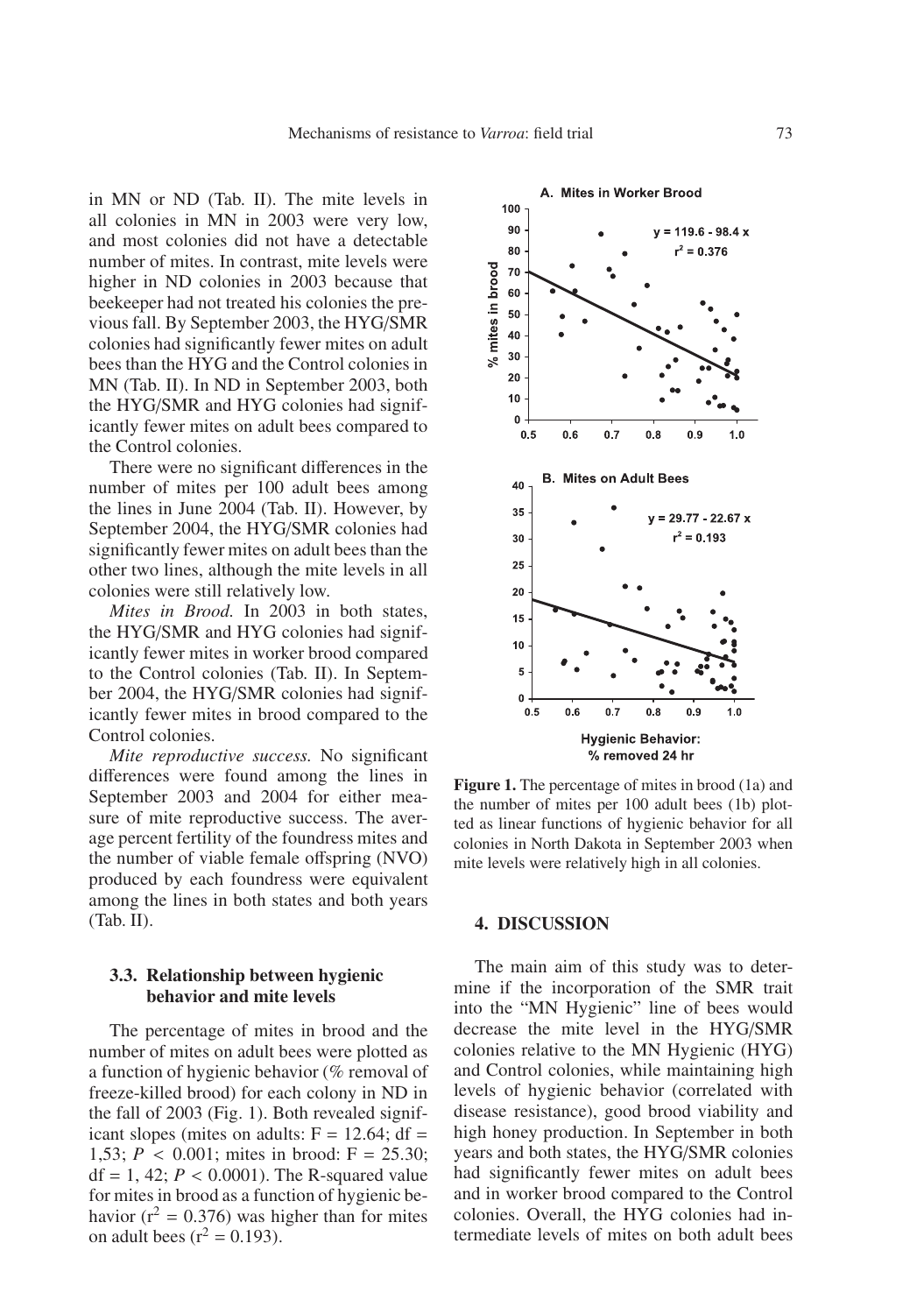and in brood compared to the HYG/SMR and Control colonies, which shows that the addition of the SMR trait to the HYG line did help lower mite levels. Concomitantly, the proportion of colonies within each line that expressed hygienic behavior, (i.e., removed >95% of the freeze-killed brood within 24 h) was higher in the HYG/SMR colonies (64% and 94% in 2003 and 2004, respectively), and HYG colonies (47% and 75%) compared to the Control colonies (12% and 23%). Although we did not test disease resistance directly in this study, based on previous studies (reviewed in Spivak and Gilliam, 1998a, b; Spivak and Reuter, 2001a) the results of the freezekilled brood assay suggest that majority of HYG/SMR colonies would not show clinical symptoms of chalkbrood (*Ascosphaera apis*) or American foulbrood (*Paenibacillus larvae*). Although we did notice problems in brood viability in our initial HYG/SMR crosses in 2001 and 2002 (unpublished data), brood viability was the same among the lines in the tested crosses in 2003. The HYG/SMR colonies produced significantly less honey than the Control colonies in MN in 2003, but there was no significant difference among the three lines in ND in 2003 and 2004. Therefore, the addition of the SMR trait into the MN Hygienic line tended to decrease mite levels on adult bees and in worker brood and to maintain or increase the level of hygienic behavior, but did not affect brood viability or honey production relative to the HYG line.

Based on previous studies (Harbo and Hoopingarner, 1997; Harris and Harbo, 1999), and those run concurrently with the present study (Harbo and Harris, 2005; Ibrahim and Spivak, 2006), we expected to see significantly lower mite reproductive success within the HYG/SMR colonies relative to the HYG and particularly the Control colonies. However, measures of fertility and number of viable female offspring were the same among the three lines in both years. Harbo and Harris (2005) concluded that the SMR trait could be explained by the hygienic behavior of adult SMR bees, which selectively remove only pupae infested with mites that have laid eggs. If SMR bees do not remove pupae infested with mites that lay no eggs, the relative frequency of infertile mites within the colony should increase over time, which could explain the mechanism for the low reproductive success we observed in the SMR line (Ibrahim and Spivak, 2006). In the present study, the majority of HYG/SMR colonies expressed a high degree of hygienic behavior based on the freeze-killed brood assay, suggesting they are highly sensitive to cues that trigger the removal of abnormal brood. But they did not selectively remove pupae with fertile mites leaving pupae with infertile mites, and the mites on worker pupae that were not removed produced the same number of viable offspring as the other lines. Further studies are required to determine if the selective removal of pupae with fertile mites is observed only in pure SMR colonies. It also remains to be determined if the genes and neural mechanisms for the SMR trait are the same or different as those for hygienic behavior (Rothenbuhler, 1964; Lapidge et al., 2002; Spivak et al., 2003).

One important finding is that we are now able to document is that it is possible to maintain the hygienic trait through natural matings of queens bees. Hygienic behavior is a recessive trait (Rothenbuhler, 1964). Honey bee queens are highly polyandrous and mate with 10–20 males (Estoup et al., 1994). Previous studies have shown that for a colony to express hygienic behavior, at least 50% of the workers in the colony must express the trait (Trump et al., 1967; Arathi et al., 2001). Therefore, at least 50% of the drones the queen mates with must have the genes for hygienic behavior. We have maintained the MN Hygienic line by instrumentally inseminating queen bees from hygienic colonies with semen collected from drones from other hygienic colonies. The beekeepers from MN and ND have been raising daughters queens from these breeders and have been introducing the daughters into their colonies in TX for over 6 years. Our findings of high levels of hygienic behavior (Tab. II) indicate that there are sufficient drones from hygienic colonies in the areas surrounding their apiaries in southeastern Texas so that worker progeny from naturally mated queens express the trait. This finding indicates that similar results could be obtained in any location if sufficient beekeepers use hygienic stock.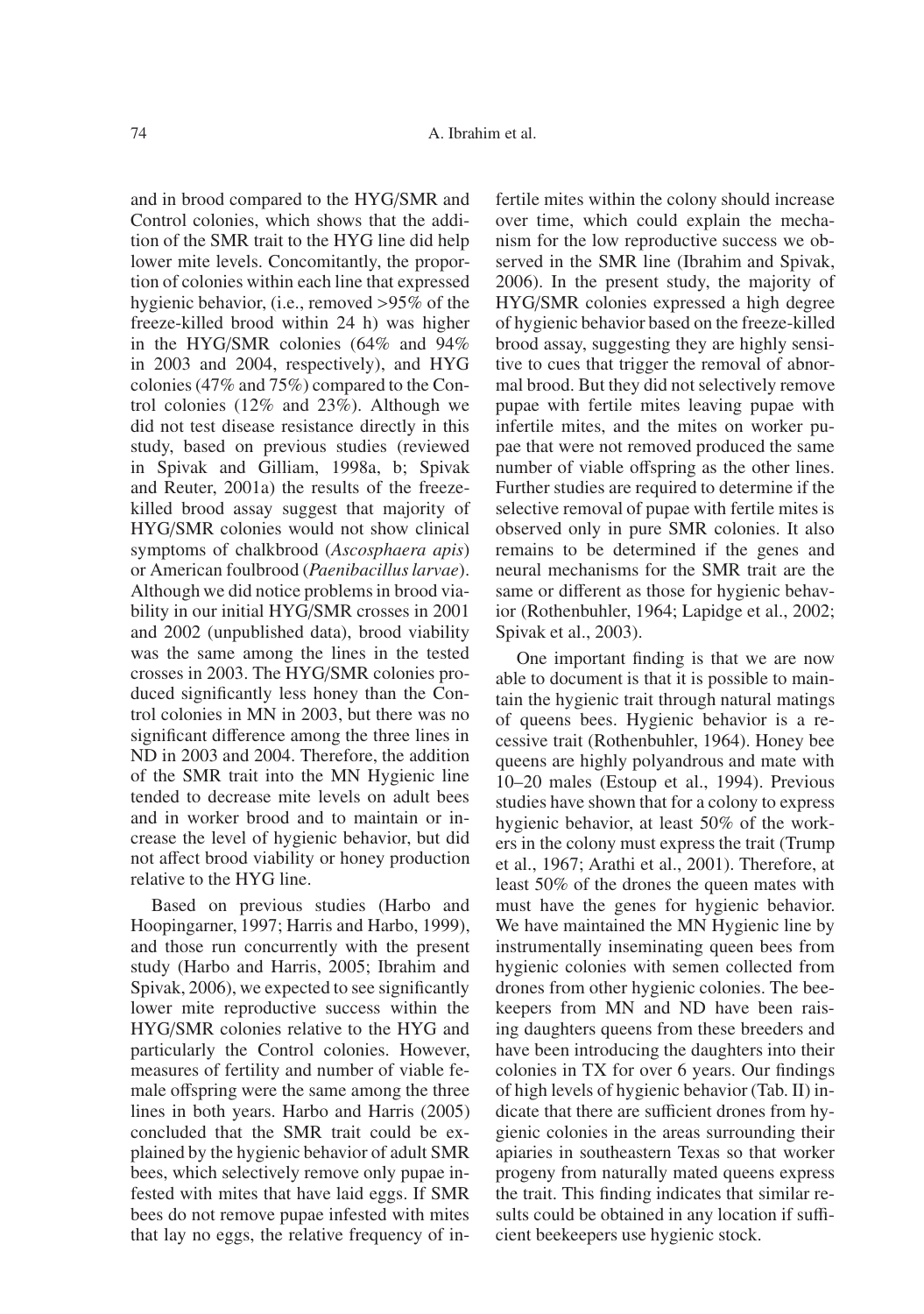Another important point we reinforce in this study is that selecting colonies for hygienic behavior does in fact reduce mite levels compared to unselected colonies (see also Spivak and Reuter, 1998a, 2001b). But the regression of mites on adult bees and in worker brood as a function of hygienic behavior (Fig. 1) indicates that expressing hygienic behavior based on our criteria for the freeze-killed brood assay is not sufficient for mite resistance. In addition to selecting colonies that are hygienic and that contain mites in worker brood with low reproductive success, it may be worthwhile to also select for another trait, such as grooming behavior, which would limit the number of mites on adult bees (Ruttner and Hänel, 1992; Thakur et al., 1997; Arechavaleta-Velasco and Guzmán-Novoa, 2001; Mondragon et al., 2005).

## **ACKNOWLEDGEMENTS**

We thank Mr. William Klett and Mr. Darrel Rufer for raising the queens and maintaining the colonies that were evaluated in this study and for allowing us to take measurements from their colonies used for honey production. We thank the following people for their help collecting data: Katarzyna Goode, Zachary Huber, Kate Ihle, Klett family (Wendy, Bill, Russ, Katie), Eric Mader, Megan Mahoney, and Mike Simone. This research was funded by North Central Sustainable Agriculture Research and Education LNC02-202, the National Honey Board, and Beekeeping Associations in Minnesota, North Dakota, South Dakota, Iowa and Wisconsin.

**Test sur le terrain de colonies d'abeilles domestiques sélectionnées pour des mécanismes de résistance contre l'acarien** *Varroa destructor***.**

*Apis mellifera* / **comportement hygiénique** / **sélection** / *Varroa destructor* / **Acari** / **mécanisme de résistance** / **suppression de la reproduction**

**Zusammenfassung** – **Feldversuch mit Honigbienenvölkern die auf Resistenz gegenüber** *Varroa destructor* **gezüchtet wurden.** Wir stellen einen Feldversuch mit Bienenvölkern vor, die in den USA auf Resistenz gegenüber der parasitischen Milbe *Varroa destructor* gezüchtet wurden. Wir

verglichen Bienenvölker, die entweder hinsichtlich Hygieneverhalten (HYG) oder Unterdrückung der Milbenreproduktion (SMR) selektiert wurden mit Bienenvölkern, die auf beide Resistenzparameter hin selektiert wurden (HYG/SMR). Als Kontrolle dienten unselektierte Bienenvölker. Die Versuche wurden in Minnesota und Nord-Dakota in den Jahren 2003/2004 durchgeführt. Bei den Versuchsvölkern wurden die Volksstärke, die Überlebensfähigkeit der Brut, das Ausräumen gefrorener Brut, der Honigertrag, der Bienen- und Brutbefall sowie der Reproduktionserfolg der Milben in der Arbeiterinnenbrut (Fertilität und lebensfähige weibliche Nachkommen) erfasst. In beiden Jahren hatten im Frühsommer die HYG/SMR-Völker signifikant weniger Brutwaben als die HYG- und die Kontrollvölker, obwohl die Überlebensfähigkeit der Brut in allen drei Versuchsgruppen identisch war. Auch die Honigproduktion war in allen drei Versuchsgruppen gleich außer im Jahr 2003, als die HYG/SMR-Völker in Minnesota signifikant weniger Honig als die Kontrollvölker sammelten. Beim Hygieneverhalten entfernten die HYG/SMRund die HYG-Völker innerhalb von 24 h signifikant mehr gefrorene Brut als die Kontrollvölker an allen Bienenständen und in beiden Jahren. Die HYG/SMR-Völker hatten im September beider Untersuchungsjahre einen signifikant geringeren Milbenbefall der Bienen und der Brut im Vergleich zu den Kontrollen. Insgesamt lag der Milbenbefall der Bienen und der Brut bei den HYG-Völker zwischen dem Befall der HYG/SMR-Völker und dem der Kontrollvölker. Dies zeigt, dass durch den zusätzlichen Resistenzparameter "SMR" bei den HYG-Linien der Milbenbefall reduziert wurde. Entgegen unseren Erwartungen gab es zwischen den Versuchsgruppen keine Unterschiede im Reproduktionserfolg der Milben. Diese Ergebnisse bestätigen unsere früheren Ergebnisse, nach denen Bienenvölker, die über das Ausräumen gefrorener Brut auf Hygieneverhalten selektiert wurden, einen geringeren Milbenbefall aufweisen als unselektierte Völker. Allerdings muss in weiteren Versuchen überprüft werden, ob die genetischen Regulationsmechanismen für die SMR-Eigenschaft dieselben sind wie die für das Hygieneverhalten.

*Apis mellifera* / **Hygieneverhalten** / **Unterdrückung der Milbenreproduktion** / **Zucht**

## **REFERENCES**

- Arathi H.S., Spivak M. (2001) Influence of colony genotypic composition on the performance of hygienic behavior in the honey bee (*Apis mellifera* L.), Anim. Behav. 2, 57–66.
- Arechavaleta-Velasco M., Guzmán-Novoa E. (2001) Relative effect of four characteristics that restrain